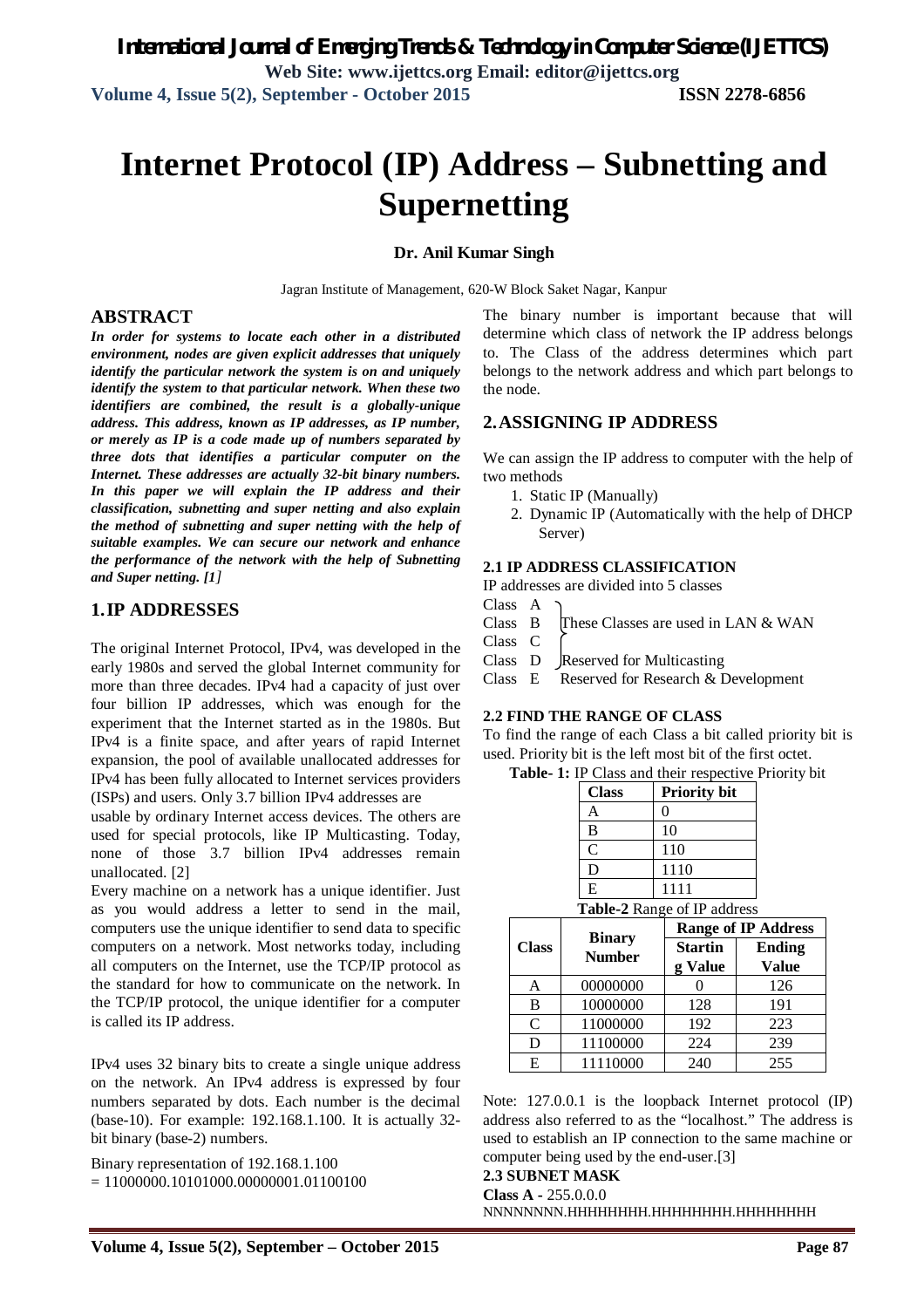# *International Journal of Emerging Trends & Technology in Computer Science (IJETTCS)* **Web Site: www.ijettcs.org Email: editor@ijettcs.org**

**Volume 4, Issue 5(2), September - October 2015 ISSN 2278-6856**

11111111.00000000.00000000.00000000 **Class B -** 255.255.0.0 NNNNNNNN.NNNNNNNN.HHHHHHHH.HHHHHHHH 11111111.11111111.00000000.00000000 **Class C -** 255.255.255.0 NNNNNNNN.NNNNNNNN.NNNNNNNN.HHHHHHHH 11111111.11111111.11111111.00000000

# **Here 'N' represents the Network bit**

**and 'H' represents the Host bit**

**Table 3** Shows number of Network and Host bits of Class A, B, C

| <b>Class</b> | <b>No. of Network bits</b> | No. of Host bits |
|--------------|----------------------------|------------------|
|              |                            | $2\pi$           |
|              |                            | 16               |
|              |                            |                  |

There is a set pattern of static leading bits for each class

Class A leading bits=0

Class B leading Bits=10

Class C leading bits=110

By static, we mean that the bits cannot vary - and as a result they cannot add any address combinations, and must be subtracted to find the true value for n. The following table shows the number of leading bits, and we call that number, m. You must also subtract off the two special cases of all 1'(11111111) and all 0's  $(0000000).[4]$ 

Maximum No. of possible networks =  $2^{n-m}$  -  $2$ 

Where  $n = No$ . of Network bits  $m = No$ . of Static Leading bits

Maximum number of possible hosts  $= 2<sup>n</sup> - 2$ 

**Table 4** shows the number of leading bits

| $\mathbf C$<br>la<br>SS | Leading<br><b>Bits</b><br>(m bits) | <b>Decimal</b><br>Range<br>of First<br><b>Byte</b> | Net-<br>work<br><b>Bits</b><br>(n<br>bits) | Hos<br><b>Bits</b><br>(n<br>bits) | Max. No.<br>of Valid<br><b>Networks</b><br>$2^{n-m} - 2$ | <b>Maximum</b><br>No. of Valid<br><b>Hosts</b><br>$2^n - 2$ |
|-------------------------|------------------------------------|----------------------------------------------------|--------------------------------------------|-----------------------------------|----------------------------------------------------------|-------------------------------------------------------------|
| A                       | $(m=1)$                            | 1 to 126                                           | 8                                          | 24                                | $2^{8-1} - 2$<br>$= 126$                                 | $2^{24} - 2$<br>$=16,777,214$                               |
| B                       | 10<br>$(m=2)$                      | $128$ to<br>191                                    | 16                                         | 16                                | $2^{16-2} - 2$<br>$= 16,384$                             | $2^{16} - 2$<br>$= 65,534$                                  |
| $\mathbf C$             | 110<br>$(m=3)$                     | $192$ to<br>223                                    | 24                                         | 8                                 | $\sqrt{2^{24-3}}$ - 2<br>2,097,152                       | $2^8 - 2 = 254$                                             |







**Chart -2 shows the Max. No. of valid networks**



**Chart -3 shows the max. No. of valid hosts**

# **3. TYPES OF IP ADDRESS**

Internet Protocol (IP) addresses is usually of two types: **Public and Private**.

#### **3.1 PUBLIC IP ADDRESSES**

A computer on the Internet is identified by its IP address. In order to avoid address conflicts, IP addresses are publicly registered with the Network Information Centre (NIC) [5]. A public IP address is assigned to every computer that connects to the Internet where each IP is unique. In this case, there cannot exist two computers with the same public IP address all over the Internet. This addressing scheme makes it possible for the computers to "find each other" online and exchange information. User has no control over the public IP address that is assigned to the computer. The public IP address is assigned to the computer by the Internet Service Provider as soon as the computer is connected to the Internet gateway.

A public IP address can be either static or dynamic. A static public IP address does not change and is used primarily for hosting web pages or services on the Internet. On the other hand, a dynamic public IP address is chosen from a pool of available addresses and changes each time one connects to the Internet.

Most Internet users will only have a dynamic IP assigned to their computer which goes off when the computer is disconnected from the Internet. Thus when it is reconnected it gets a new IP.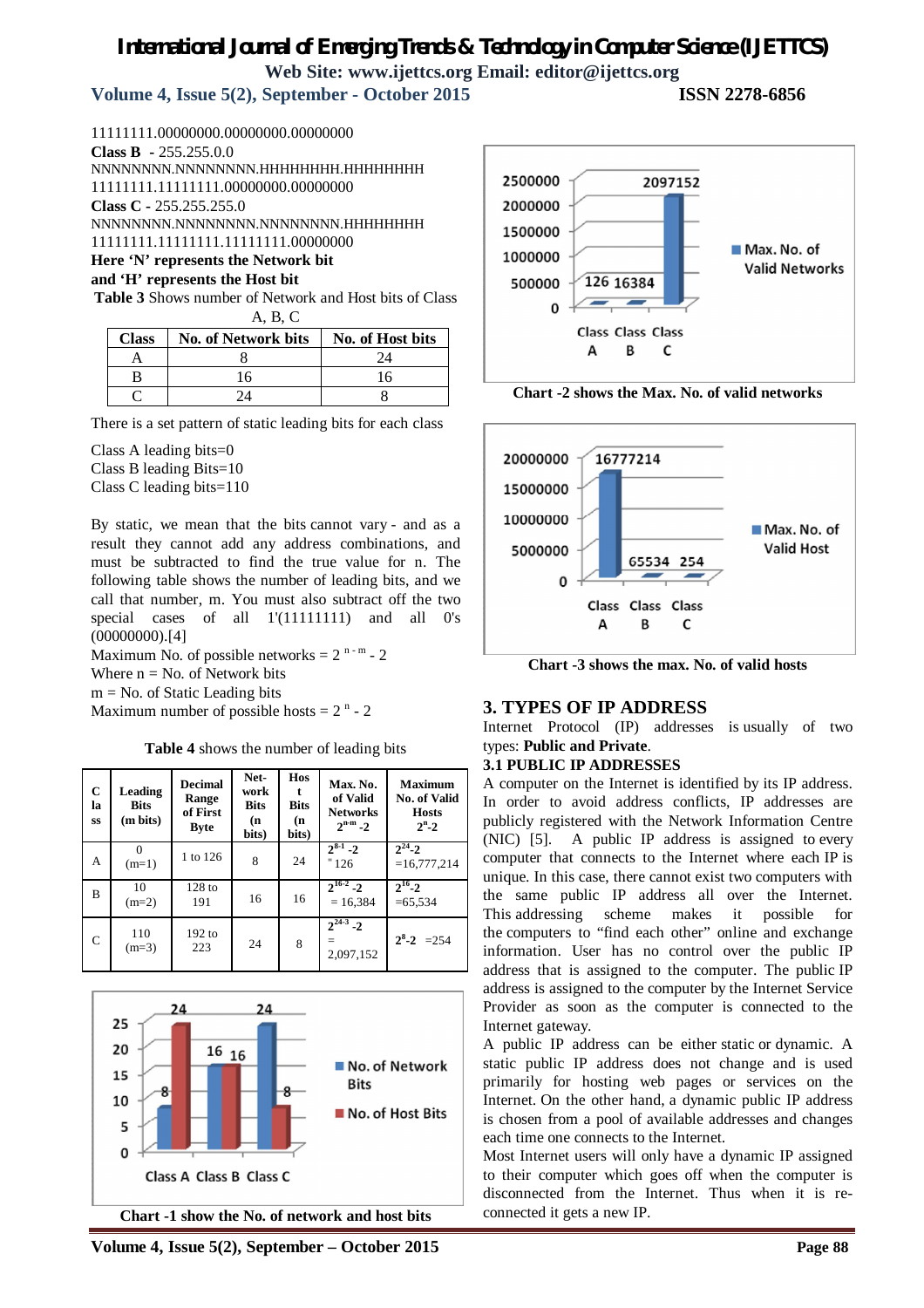# *International Journal of Emerging Trends & Technology in Computer Science (IJETTCS)*

**Web Site: www.ijettcs.org Email: editor@ijettcs.org** 

**Volume 4, Issue 5(2), September - October 2015 ISSN 2278-6856**

#### **3.2 PRIVATE IP ADDRESSES**

An IP address is considered private if the IP number falls within one of the IP address ranges reserved for private networks such as a Local Area Network (LAN). The Internet Assigned Numbers Authority (IANA) has reserved the following three blocks of the IP address space for private networks (local networks):

**10.0.0.0 – 10.255.255.255** (Total Addresses: 16,777,216) **172.16.0.0 – 172.31.255.255** (Total Addresses: 1,048,576) **192.168.0.0 – 192.168.255.255** (Total Addresses: 65,536)

#### 11111111.11111111.11111111.00000000

Private IP addresses are used for numbering the computers in a private network including home, school and business LANs in airports and hotels which makes it possible for the computers in the network to communicate with each other.

Say for example, if a **network X** consists of 10 computers, each of them can be given an IP starting from **192.168.1.1** to **192.168.1.10**. Unlike

the public IP, the administrator of the private network is free to assign an IP address of his own choice.[6]

### **4. SUBNETTING**

Conversion of host bits to network bits. Subnetting is the strategy used to partition a single physical network into more than one smaller logical sub-network, called subnets. An IP address includes a network segment and a host segment. Subnets are designed by accepting bits from the IP address's host part and using these bits to assign a number of smaller sub-networks inside the original network. Subnets were initially designed for solving the shortage of IP addresses over the Internet. The subnetting process allows the administrator to divide a single Class A, Class B, or Class C network number into smaller portions. The subnets can be subnetted again into subsubnets.

Dividing the network into a number of subnets provides the following benefits:

- Reduces the network traffic by reducing the volume of broadcasts
- Helps to exceed the constraints in a local area network (LAN), for example, the maximum number of permitted hosts.
- Enables users to access a work network from their homes; there is no need to open the complete network.[7]

**Variable Length Subnet Mask (VLSM)** is a process of dividing an IP space into the subnets of different sizes without wasting IP addresses. When we perform sub netting, all subnets have the same number of hosts, this is known as FLSM (Fixed length subnet mask).

#### **4.1 METHOD**

**Example: we want to divide 192.168.1.0/24 into 4 smaller networks.**

With the help of following formula:

 $2^n \ge$  requirements  $2^{n} \geq 4$  $2^2 \ge 4$  $4 \geq 4$ Number of networks:  $2^2 = 4$ Now two host bits will be converted in network bits Default subnet mask: 255.255.255.0 Customize subnet mask will be 11111111.11111111.11111111.11000000 255.255.255.192 No. of valid host  $2^6 - 2 = 64 - 2 = 62$ 

The 4 networks will be as followed

| 192.168.1.0   | Tο  | 192.168.1.63  |
|---------------|-----|---------------|
| 192.168.1.64  | Tο  | 192.168.1.127 |
| 192.168.1.128 | To. | 192.168.1.191 |
| 192.168.1.192 | Tο  | 192.168.1.255 |

**Network ID will be** 0, 64, 128, 192

**Broadcast ID will be** 63,127,191,255

# **5.SUPERNETTING**

The inverse of subnetting is supernetting. Instead of moving mask bits to the right of the default mask for subnetting, we move mask bits to the left for supernetting. With subnetting we create more network address at the host expense of host address. With supernetting we create more host address at the expenses of network addresses.

Supernetting is not for users, it is only for Internet Service Providers who are attempting to obtain the most efficient allocation of IP address using the A,B,C class scheme. In this method networks bits are convert into host bits. [8]

#### **5.1 METHOD**

**Example: Suppose we want to connect 1000 computer in Class C network.**

As we know that we can connect 254 computers in Class C network. For connecting 1000 computers we will have to convert network bits into host bits.

IP address = 192.68.1.1

Default Subnet mask = 255.255.255.0  $2<sup>h</sup>$ -2  $\geq$  requirements  $2^{\rm h}$ -2  $\geq 1000$  $2^{10} - 2 \ge 1000$  $1024 - 2 \ge 1000$  $1022 \ge 1000$  (Condition is true)